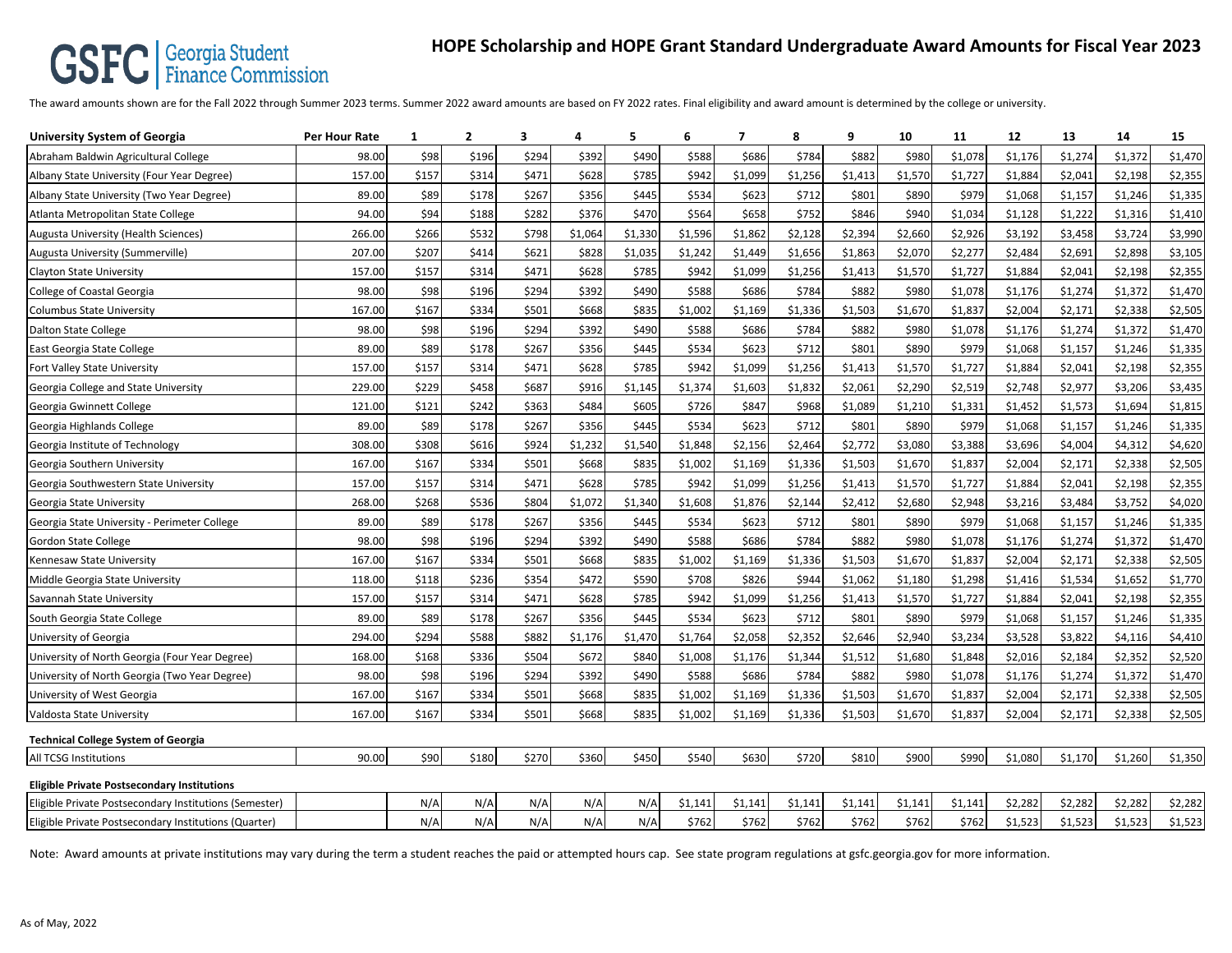## **GSFC** | Georgia Student

The award amounts shown are for the Fall 2022 through Summer 2023 terms. Summer 2022 award amounts are based on FY 2022 rates. Final eligibility and award amount is determined by the college or university.

| <b>University System of Georgia</b>                   | Per Hour Rate | 1          | $\mathbf{2}$ | 3          | 4          | 5          | 6          | 7          | 8          | 9          | 10         | 11         | 12         | 13         | 14         | 15         |
|-------------------------------------------------------|---------------|------------|--------------|------------|------------|------------|------------|------------|------------|------------|------------|------------|------------|------------|------------|------------|
| Abraham Baldwin Agricultural College                  | \$106.80      | \$106.80   | \$213.60     | \$320.4    | \$427.20   | \$534.00   | \$640.80   | \$747.60   | \$854.4    | \$961.20   | \$1,068.00 | \$1,174.80 | \$1,281.60 | \$1,388.4  | \$1,495.2  | \$1,602.00 |
| Albany State University (Four Year Degree)            | \$169.33      | \$169.33   | \$338.66     | \$507.9    | \$677.32   | \$846.65   | \$1,015.98 | \$1,185.31 | \$1,354.64 | \$1,523.97 | \$1,693.3  | \$1,862.63 | \$2,031.96 | \$2,201.29 | \$2,370.62 | \$2,540.00 |
| Albany State University (Two Year Degree)             | \$95.00       | \$95.00    | \$190.00     | \$285.00   | \$380.00   | \$475.00   | \$570.00   | \$665.00   | \$760.00   | \$855.00   | \$950.00   | \$1,045.00 | \$1,140.00 | \$1,235.00 | \$1,330.00 | \$1,425.00 |
| Atlanta Metropolitan State College                    | \$101.07      | \$101.07   | \$202.14     | \$303.2    | \$404.28   | \$505.35   | \$606.42   | \$707.49   | \$808.56   | \$909.63   | \$1,010.70 | \$1,111.77 | \$1,212.84 | \$1,313.9  | \$1,414.98 | \$1,516.00 |
| Augusta University (Health Sciences)                  | \$295.47      | \$295.47   | \$590.94     | \$886.4    | \$1,181.88 | \$1,477.35 | \$1,772.82 | \$2,068.29 | \$2,363.7  | \$2,659.23 | \$4,432.00 | \$4,432.00 | \$4,432.00 | \$4,432.0  | \$4,432.00 | \$4,432.00 |
| Augusta University (Summerville)                      | \$229.73      | \$229.73   | \$459.46     | \$689.19   | \$918.92   | \$1,148.65 | \$1,378.38 | \$1,608.11 | \$1,837.8  | \$2,067.57 | \$3,446.00 | \$3,446.00 | \$3,446.00 | \$3,446.00 | \$3,446.00 | \$3,446.00 |
| <b>Clayton State University</b>                       | \$169.33      | \$169.33   | \$338.66     | \$507.99   | \$677.32   | \$846.65   | \$1,015.98 | \$1,185.31 | \$1,354.64 | \$1,523.97 | \$1,693.30 | \$1,862.63 | \$2,031.96 | \$2,201.29 | \$2,370.62 | \$2,540.00 |
| College of Coastal Georgia                            | \$106.80      | \$106.80   | \$213.60     | \$320.40   | \$427.20   | \$534.00   | \$640.80   | \$747.60   | \$854.40   | \$961.20   | \$1,068.00 | \$1,174.80 | \$1,281.60 | \$1,388.4  | \$1,495.20 | \$1,602.00 |
| <b>Columbus State University</b>                      | \$182.13      | \$182.13   | \$364.26     | \$546.39   | \$728.52   | \$910.65   | \$1,092.78 | \$1,274.91 | \$1,457.04 | \$1,639.17 | \$1,821.30 | \$2,003.43 | \$2,185.56 | \$2,367.69 | \$2,549.82 | \$2,732.00 |
| <b>Dalton State College</b>                           | \$106.80      | \$106.80   | \$213.60     | \$320.40   | \$427.20   | \$534.00   | \$640.80   | \$747.60   | \$854.40   | \$961.20   | \$1,068.00 | \$1,174.80 | \$1,281.60 | \$1,388.4  | \$1,495.20 | \$1,602.00 |
| East Georgia State College                            | \$95.00       | \$95.00    | \$190.00     | \$285.0    | \$380.00   | \$475.00   | \$570.00   | \$665.00   | \$760.0    | \$855.00   | \$950.00   | \$1,045.00 | \$1,140.00 | \$1,235.0  | \$1,330.00 | \$1,425.00 |
| Fort Valley State University                          | \$169.3       | \$169.33   | \$338.66     | \$507.9    | \$677.32   | \$846.65   | \$1,015.98 | \$1,185.3  | \$1,354.6  | \$1,523.97 | \$1,693.30 | \$1,862.63 | \$2,031.96 | \$2,201.2  | \$2,370.62 | \$2,540.00 |
| Georgia College and State University                  | ***           | \$2,222.00 | \$2,222.00   | \$2,222.00 | \$2,222.00 | \$2,222.00 | \$2,222.00 | \$3,754.00 | \$3,754.00 | \$3,754.00 | \$3,754.00 | \$3,754.00 | \$3,754.00 | \$3,754.00 | \$3,754.00 | \$3,754.00 |
| Georgia Gwinnett College                              | \$133.93      | \$133.93   | \$267.86     | \$401.7    | \$535.72   | \$669.6    | \$803.58   | \$937.5    | \$1,071.4  | \$1,205.37 | \$1,339.30 | \$1,473.23 | \$1,607.1  | \$1,741.0  | \$1,875.0  | \$2,009.00 |
| Georgia Highlands College                             | \$95.00       | \$95.00    | \$190.00     | \$285.0    | \$380.00   | \$475.00   | \$570.00   | \$665.00   | \$760.0    | \$855.00   | \$950.0    | \$1,045.00 | \$1,140.00 | \$1,235.0  | \$1,330.0  | \$1,425.00 |
| Georgia Institute of Technology                       | ***           | \$3,048.00 | \$3,048.00   | \$3,048.0  | \$3,048.00 | \$3,048.00 | \$3,048.00 | \$5,129.00 | \$5,129.0  | \$5,129.00 | \$5,129.00 | \$5,129.00 | \$5,129.00 | \$5,129.00 | \$5,129.00 | \$5,129.00 |
| Georgia Southern University                           | \$182.1       | \$182.13   | \$364.26     | \$546.3    | \$728.52   | \$910.65   | \$1,092.78 | \$1,274.91 | \$1,457.0  | \$1,639.17 | \$1,821.30 | \$2,003.43 | \$2,185.56 | \$2,367.6  | \$2,549.82 | \$2,732.00 |
| Georgia Southwestern State University                 | \$169.33      | \$169.33   | \$338.66     | \$507.9    | \$677.32   | \$846.65   | \$1,015.98 | \$1,185.31 | \$1,354.6  | \$1,523.97 | \$1,693.3  | \$1,862.63 | \$2,031.96 | \$2,201.2  | \$2,370.62 | \$2,540.00 |
| Georgia State University                              | \$298.27      | \$298.27   | \$596.54     | \$894.81   | \$1,193.08 | \$1,491.35 | \$1,789.62 | \$2,087.89 | \$2,386.1  | \$2,684.43 | \$2,982.70 | \$3,280.97 | \$3,579.24 | \$3,877.5  | \$4,175.78 | \$4,474.00 |
| Georgia State University - Perimeter College          | \$95.00       | \$95.00    | \$190.00     | \$285.0    | \$380.00   | \$475.00   | \$570.00   | \$665.00   | \$760.00   | \$855.00   | \$950.00   | \$1,045.00 | \$1,140.00 | \$1,235.0  | \$1,330.00 | \$1,425.00 |
| Gordon State College                                  | \$106.80      | \$106.80   | \$213.60     | \$320.4    | \$427.20   | \$534.00   | \$640.80   | \$747.60   | \$854.4    | \$961.20   | \$1,068.0  | \$1,174.80 | \$1,281.60 | \$1,388.4  | \$1,495.20 | \$1,602.00 |
| Kennesaw State University                             | \$185.40      | \$185.40   | \$370.80     | \$556.20   | \$741.60   | \$927.00   | \$1,112.40 | \$1,297.80 | \$1,483.2  | \$1,668.60 | \$1,854.00 | \$2,039.40 | \$2,224.80 | \$2,410.2  | \$2,595.60 | \$2,781.00 |
| Middle Georgia State University                       | \$130.67      | \$130.67   | \$261.34     | \$392.01   | \$522.68   | \$653.35   | \$784.02   | \$914.69   | \$1,045.3  | \$1,176.03 | \$1,306.70 | \$1,437.37 | \$1,568.04 | \$1,698.7  | \$1,829.38 | \$1,960.05 |
| Savannah State University                             | \$169.33      | \$169.33   | \$338.66     | \$507.9    | \$677.32   | \$846.65   | \$1,015.98 | \$1,185.31 | \$1,354.6  | \$1,523.97 | \$1,693.30 | \$1,862.63 | \$2,031.96 | \$2,201.2  | \$2,370.62 | \$2,540.00 |
| South Georgia State College                           | \$95.00       | \$95.00    | \$190.00     | \$285.00   | \$380.00   | \$475.00   | \$570.00   | \$665.00   | \$760.00   | \$855.00   | \$950.00   | \$1,045.00 | \$1,140.00 | \$1,235.00 | \$1,330.00 | \$1,425.00 |
| University of Georgia                                 | ***           | \$2,909.00 | \$2,909.00   | \$2,909.0  | \$2,909.00 | \$2,909.00 | \$2,909.00 | \$4,895.00 | \$4,895.0  | \$4,895.00 | \$4,895.00 | \$4,895.00 | \$4,895.00 | \$4,895.00 | \$4,895.00 | \$4,895.00 |
| University of North Georgia (Four Year Degree)        | \$186.53      | \$186.53   | \$373.06     | \$559.5    | \$746.12   | \$932.65   | \$1,119.18 | \$1,305.71 | \$1,492.2  | \$1,678.77 | \$1,865.30 | \$2,051.83 | \$2,238.36 | \$2,424.8  | \$2,611.42 | \$2,798.00 |
| University of North Georgia (Two Year Degree)         | \$106.80      | \$106.80   | \$213.60     | \$320.4    | \$427.20   | \$534.00   | \$640.80   | \$747.60   | \$854.4    | \$961.20   | \$1,068.00 | \$1,174.80 | \$1,281.60 | \$1,388.4  | \$1,495.20 | \$1,602.00 |
| University of West Georgia                            | \$182.1       | \$182.13   | \$364.26     | \$546.39   | \$728.52   | \$910.65   | \$1,092.78 | \$1,274.91 | \$1,457.0  | \$1,639.17 | \$1,821.30 | \$2,003.43 | \$2,185.56 | \$2,367.6  | \$2,549.82 | \$2,732.00 |
| Valdosta State University                             | \$182.1       | \$182.13   | \$364.26     | \$546.39   | \$728.52   | \$910.65   | \$1,092.78 | \$1,274.91 | \$1,457.0  | \$1,639.17 | \$1,821.30 | \$2,003.43 | \$2,185.56 | \$2,367.69 | \$2,549.82 | \$2,732.00 |
| <b>Technical College System of Georgia</b>            |               |            |              |            |            |            |            |            |            |            |            |            |            |            |            |            |
| All TCSG Institutions                                 | \$100.00      | \$100.00   | \$200.00     | \$300.00   | \$400.00   | \$500.00   | \$600.00   | \$700.00   | \$800.00   | \$900.00   | \$1,000.00 | \$1,100.00 | \$1,200.00 | \$1,300.00 | \$1,400.00 | \$1,500.00 |
| <b>Eligible Private Postsecondary Institutions</b>    |               |            |              |            |            |            |            |            |            |            |            |            |            |            |            |            |
| Eligible Private Postsecondary Institution (Semester) | N/P           | N/A        | N/A          | N/f        | N/A        | N/         | \$1,489.00 | \$1,489.00 | \$1,489.00 | \$1,489.00 | \$1,489.00 | \$1,489.00 | \$2,977.00 | \$2,977.00 | \$2,977.00 | \$2,977.00 |
| Eligible Private Postsecondary Institutions (Quarter) | N/A           | N/A        | N/A          | N/f        | N/A        | N/A        | \$1,015.00 | \$1,015.00 | \$1,015.00 | \$1,015.00 | \$1,015.00 | \$1,015.00 | \$2,029.00 | \$2,029.00 | \$2,029.00 | \$2,029.00 |

Note: Award amounts at private institutions may vary during the term a student reaches the paid or attempted hours cap. See state program regulations at gsfc.georgia.gov for more information. Most award rates for Universit multiplying the Board of Regents' approved hourly rate by the number of hours enrolled; the exceptions are for institutions with flat rates and identified by \*\*.